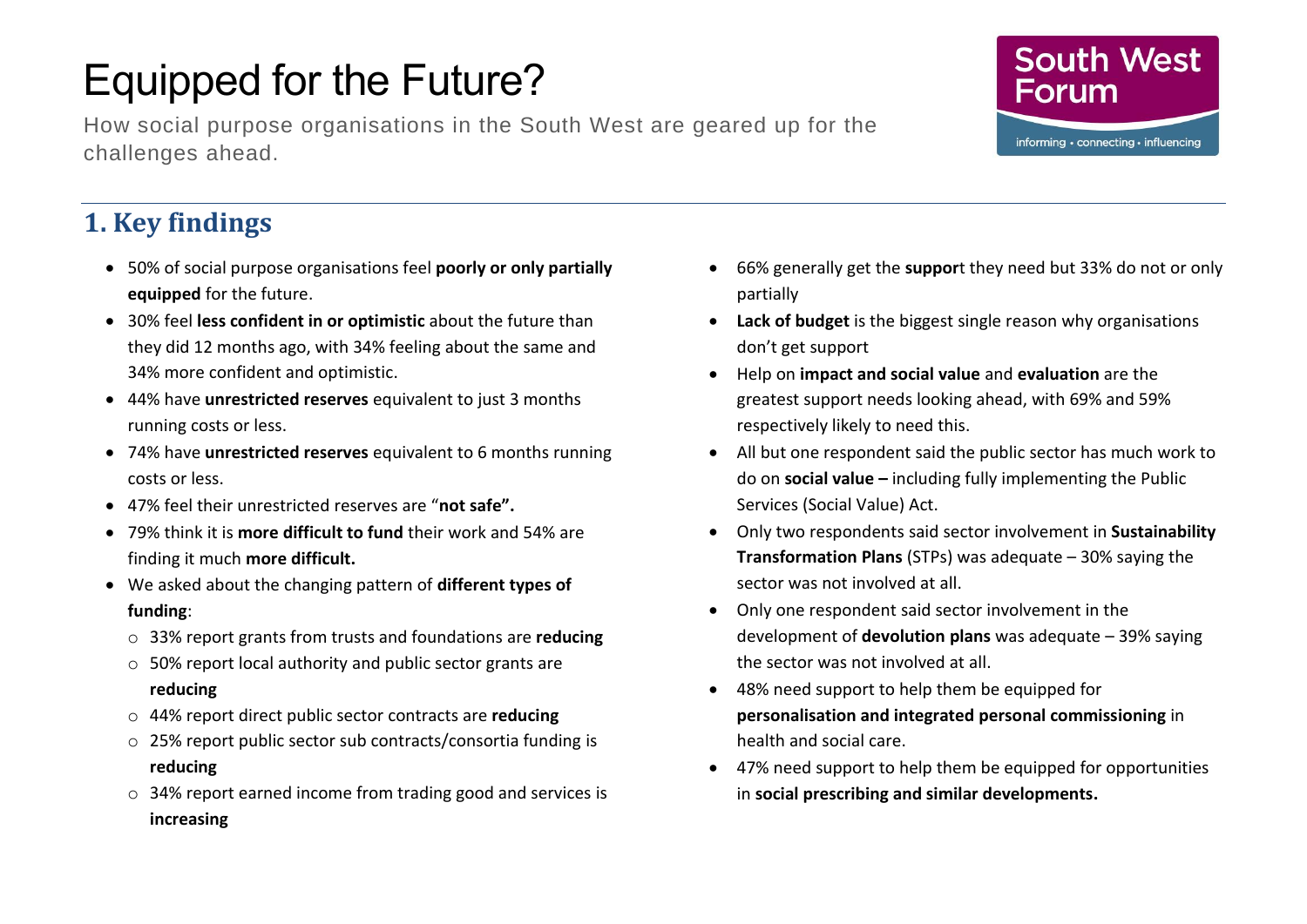## **2. Survey – How and Why?**

#### Our approach

2.1 Between November 2016 and January 2017 we ran an online survey of social purpose organisations in the South West. We promoted the survey widely to our members, bulletin subscribers, twitter followers and other contacts. Some individuals and organisations also kindly promoted the survey to their own contacts. We used the SmartSurvey platform for our 22 question survey, which enabled us to collect both quantitative data and narrative comment. Although this report, in summarising the main findings of the survey, does not do full justice to the depth and richness of the intelligence we have collected, we will use all the survey responses to inform our services and how we speak up for the region's social purpose sector.

#### Insight for influence

2.2 We undertook this survey for several reasons. Firstly, we wanted to gain an insight into the state of the sector in the South West and use this information to influence government, public bodies and other policy and decision-makers. In particular, we wanted to understand how well equipped groups in the South West were to cope with the challenges ahead. National policy and lobbying doesn't always reflect the experiences of local grass roots organisations outside London and the big cities and we wanted to ensure this was addressed.

#### Getting support?

2.3 Secondly, we wanted to know whether organisations were getting the support they needed – and if not, why not. The provision of support for social purpose organisations has undergone considerable change in

recent years with the shift to a more market driven approach. Direct funding for support services has reduced, resulting in the closure of some well-established local infrastructure organisations and, generally, much more-patchy and variable access to support across the region. We wanted to know how the sector was responding. This evidence would also help South West Forum to continue to ensure its support services were closely geared to what organisations actually needed.

#### Rhetoric vs reality

2.4 The importance of voluntary and community sector engagement in key areas of policy and service development has probably never been more evident or strongly articulated. The sector is now seen as crucial to delivering government and public sector priorities for improved outcomes, greater efficiency and reduced cost across many fields, not least in health and social care. But we wanted to know whether this was being matched by experience on the ground. So our third key reason for undertaking this survey was to understand whether the reality was matching the rhetoric in key policy areas.

#### Change since 2014

2.5 We undertook a similar survey in 2014 and, as a result, can now make comparisons and begin to spot trends. Are organisations feeling less or more confident about the future than they did two years ago? Are they more or less financially secure? Are their key concerns any different now than back in 2014? Have their views on the public sector changed in that period? Our survey has helped answer some of these questions.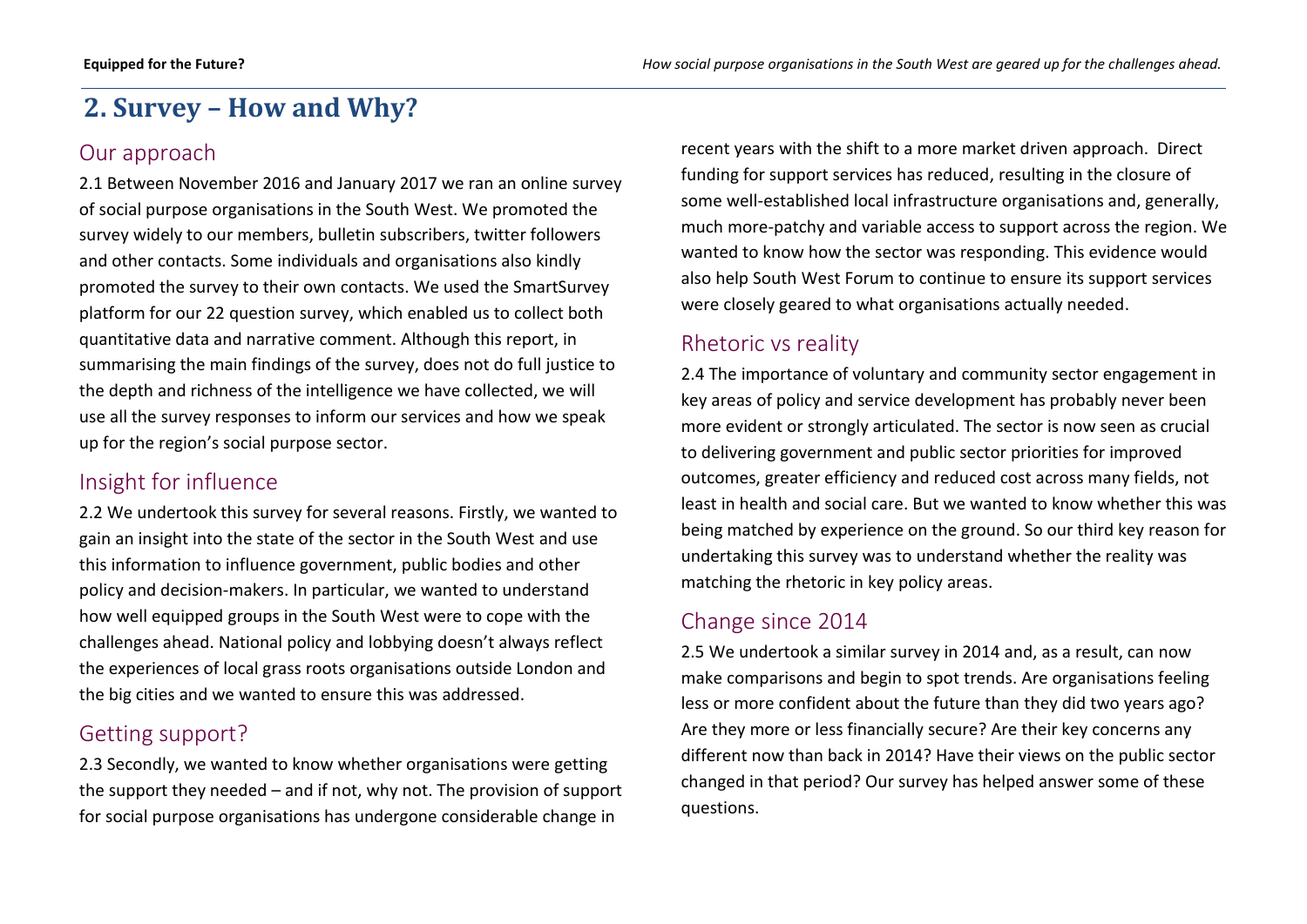## **3. The Big Picture**

#### Funding pressures continue

3.1 There have been some big political changes since our last survey: not least a change of government, a new Prime Minister with a radically different Cabinet and new policy priorities and a referendum decision backing leaving the EU. Big changes bringing considerable uncertainty. However, what is certain is that the pressure on public spending continues and that means both a continuing struggle and challenge for social purpose organisations to secure the resources they need and increasing demand for their services as public services get cut back. It's probably fair to say that the social purpose sector is needed now more than ever before and so its resilience and capability to respond must be of major public and political concern.

#### New structures, new geographies

3.2 Probably of greatest significance for many social purpose organisations are the big structural and policy changes taking place in particular fields. It's a truism to say that these represent both challenges and opportunities. But they certainly highlight the importance of organisations aligning to new geographies and

developing new relationships, not least to influence and deliver across unfamiliar territory. So consider:

- The establishment of Sustainability Transformation Plans (STPs) across "new" geographical footprints providing the blueprint for increasing efficiency, reducing costs, improving outcomes and driving integration in health and social care.
- Devolution and the shift of national powers and responsibilities to local/sub regional levels – in some cases to "new geographies" and generally with LEPs playing a key or even leading role.
- The development of combined authorities in some areas, as part of potential "devolution deals", and greater co-operation and resource sharing between local authorities, especially rural districts.
- Big structural changes in the criminal justice sector with the establishment of Community Rehabilitation Companies and the National Probation Service – with more changes in the prisons sector, including greater autonomy and commissioning responsibilities for governors, in the offing.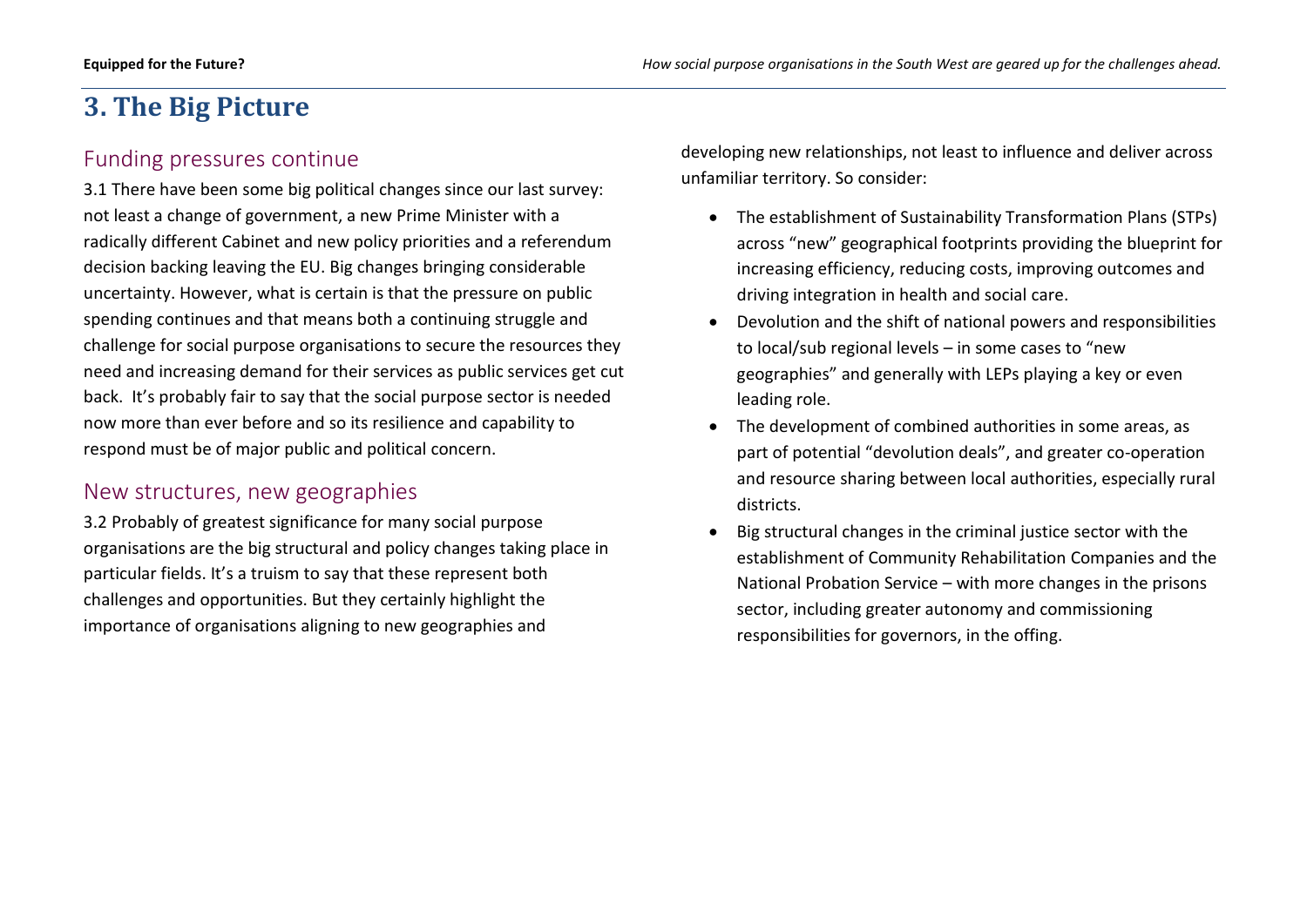# **4. The Findings**

#### Who responded?

4.1 Sixty organisations responded to the survey. While this is clearly not representative of the South West voluntary sector as a whole there are over 17,000 voluntary organisations, mostly registered charities in the region - we think the results can be treated as indicative and certainly provide valuable insight and intelligence.

4.2 The majority of respondents can be regarded as being in the voluntary and community sector, with 73% reported as charities and just five, 9%, registered as Community Interest Companies and thus explicitly operating to a social enterprise model.

4.3 The profile of respondents reflects a higher level of income than the South West charity sector as a whole. This is not surprising as South West Forum contacts, used to promote the survey, are overrepresented by medium-sized organisations. Just under half of respondents, 48%, had an annual income in 2015/16 of between £100,000 and £1million. This compares with 35% in our 2014 Survey. (Nationally, medium size organisations represent 14% of the total.) However, we think this cohort is particularly significant as it represents organisations that are frequently delivering critically important (public) services yet often lacking resilience, diversity of income and the capability to improve long term sustainability.

#### Looking ahead

4.4 Survey respondents were split fairly evenly between those who felt more confident in, or optimistic about, the state of their organisation

than they did 12 months ago; less confident or optimistic; and about the same. Roughly one third in each category. This clearly reflects a mixed picture. However, the 2016 Survey data reveal a worsening position than 2014 – when 42% of respondents felt more confident about the future and 28% felt less confident.



4.5 Responses to other survey questions also reveal a similar dichotomy within the sector. For example, 45% respondents reported that their organisation was generally well equipped to deal with the challenges that lie ahead while 50% reported being poorly or partially equipped. Again this reflects a significant deterioration since 2014 when 67% felt well equipped for the future.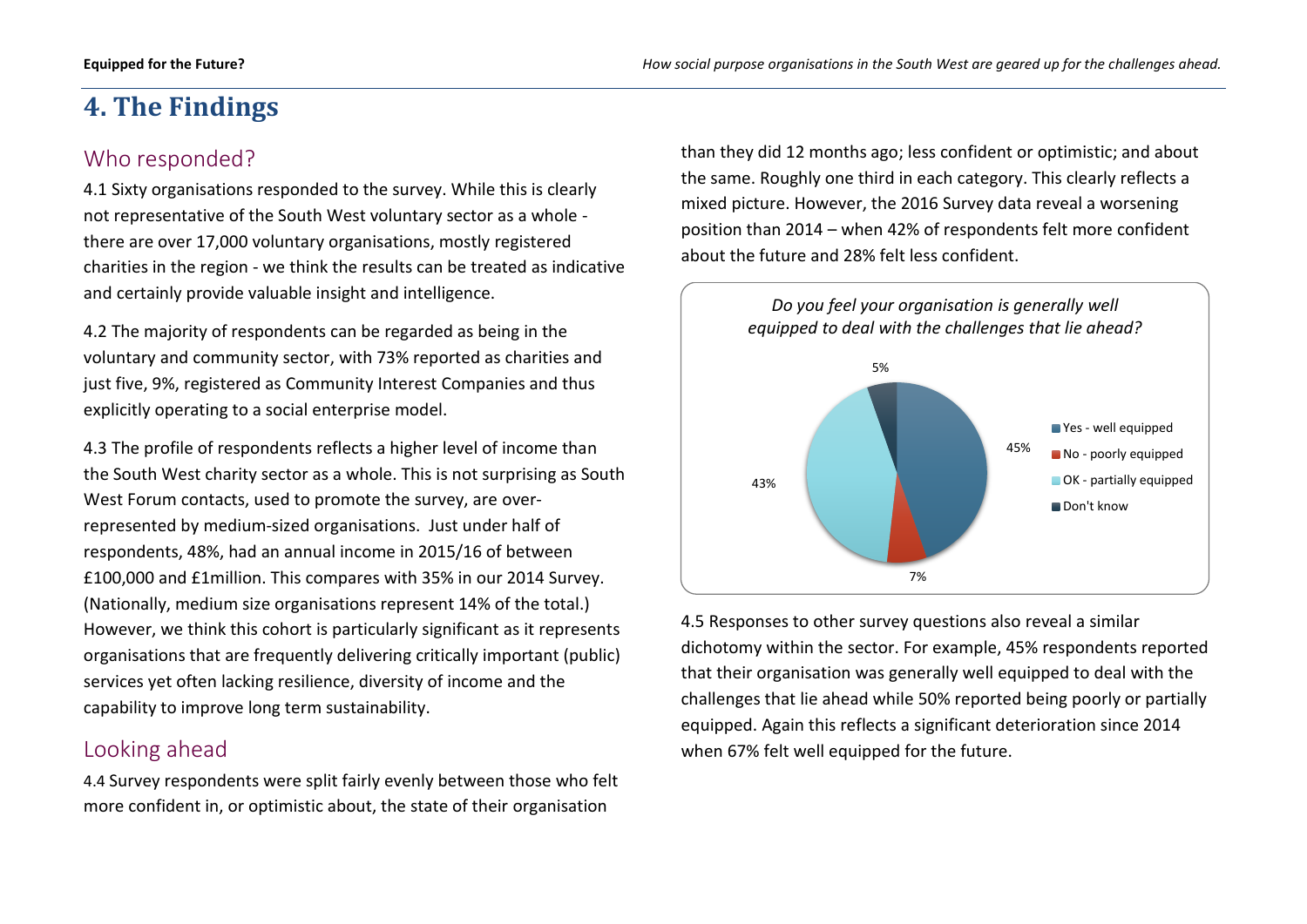*We are less confident about the future so we have decided to merge with another charity.*

*I have had to work some many hours over my paid time, just to keep us going that I've reached breaking point. I simply cannot continue in the same vein anymore.*

4.6 And again, a roughly 50-50 split is evident in answers to the question about the state of organisations' unrestricted reserves – a valuable measure of organisational resilience. While 47% felt these were at a safe or adequate level, 47% also felt they were not. This is a slightly better position than in 2014 when 53% regarded their reserves as unsafe.



4.7 It is clearly a major cause for concern if almost half of social purpose organisations feel their reserves position is unsafe or inadequate. But this becomes even more worrying when looking at data on actual reserve levels. Forty-four per cent of organisations reported that their unrestricted funds were equivalent to three month's running costs or less; and a further 30% had the equivalent of only 3-6 months running costs in unrestricted reserves. These data reflect the high degree of financial fragility for a very substantial proportion of organisations. And it helps to explain why, in our experience, so few organisations are prepared to invest their "own money", even modest amounts, in strategically important organisation development.

*Not enough [reserves] to buffer cuts and deal with unexpected costs e.g.* long term sickness of staff or recruitment costs and consequent *additional costs*

*They [unrestricted funds] will cover minimum requirements, but give us no capacity to invest.*

*They [unrestricted reserves] have been going down since we had a major reduction of council funding, despite increase in funds from other sources the core costs are not sustainable now.*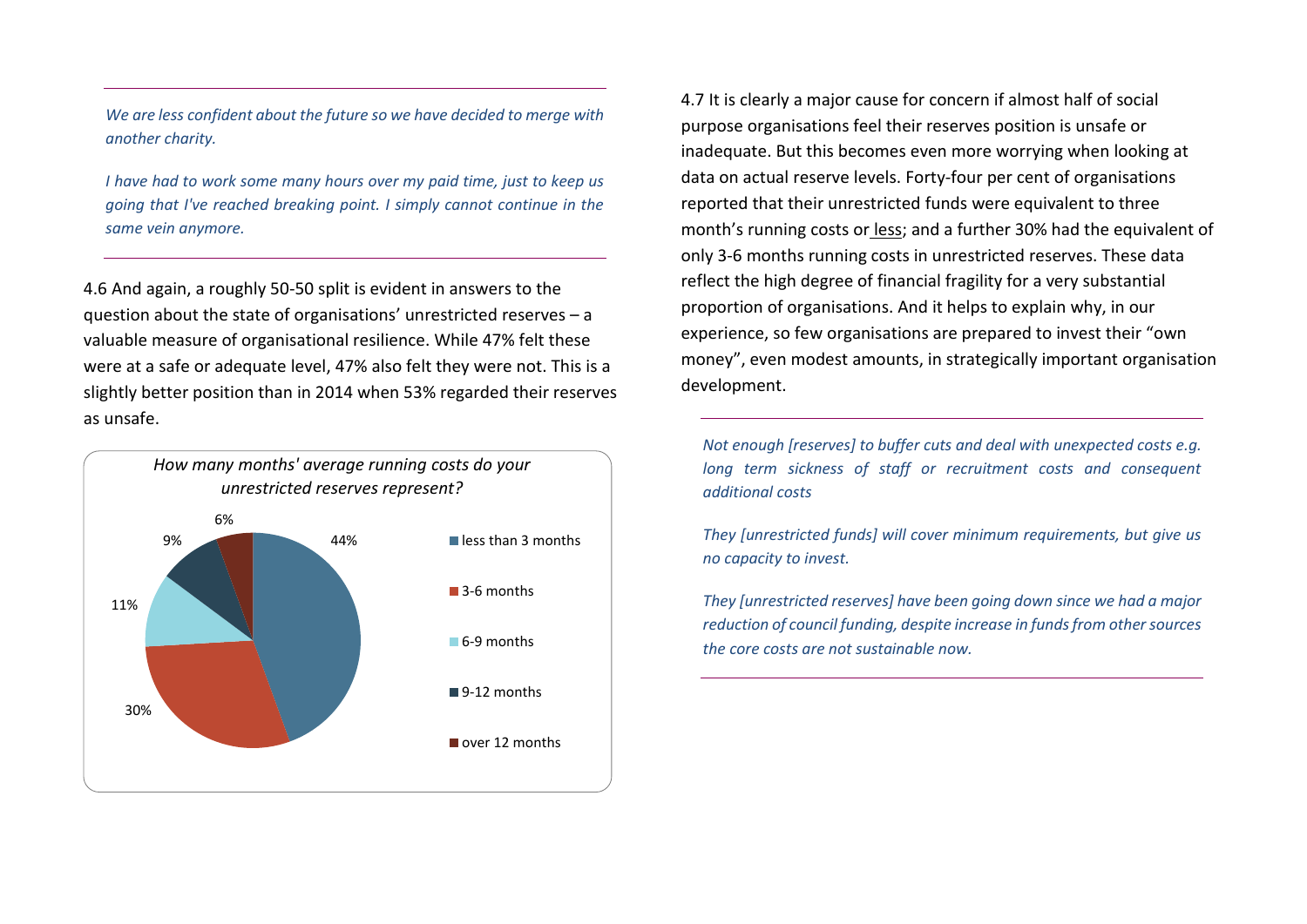#### Funding

4.8 We asked organisations whether they felt it was becoming easier or more difficult to fund or resource their work. Seventy-nine per cent felt it was becoming more difficult, not surprising perhaps given the current financial climate. But the majority, 54%, stated that it was becoming "much more" difficult.

4.9 We get greater insight into organisations' take on their future funding prospects by looking at data on how the sources of income is changing. The most significant findings here are that:

- 50% report that income from grants from local authorities and other public bodies is reducing;
- 44% report that income from direct public sector contracts is reducing;
- 33% report grants from trusts and foundations is reducing; and
- 25% report that income from the public sector through consortia and sub contracts is also reducing.

Evidently for the majority of organisations contracts to deliver services are not filling the gap left by the perceived decline in grant giving from trusts, foundations and the public sector.

4.10 The income type with the most positive response is "earned income - from trading goods and services". Just over one third of respondents (34%) reported this was increasing which demonstrates that a significant proportion of organisations are responding to the challenging funding environment by adopting a more entrepreneurial and enterprise driven approach. But this is still the minority; the majority of organisations are not seeing earned income as a growing

source of funds. Generally public fundraising is not seen as a growth area either; just 14% seeing an increase in this type of income.



*Due to constant cuts in budgets more organisations are applying to the same pot of money. More restrictive criteria on grants i.e. often not full recovery costs and being in a position of trying to provide a decent service on a shoestring*

*More competition for funds. Reduced personal donations. Higher expectations from funders for collaborative bids, funders not will to fund full cost recovery, high expectations around monitoring and evaluation but no funding for this work.*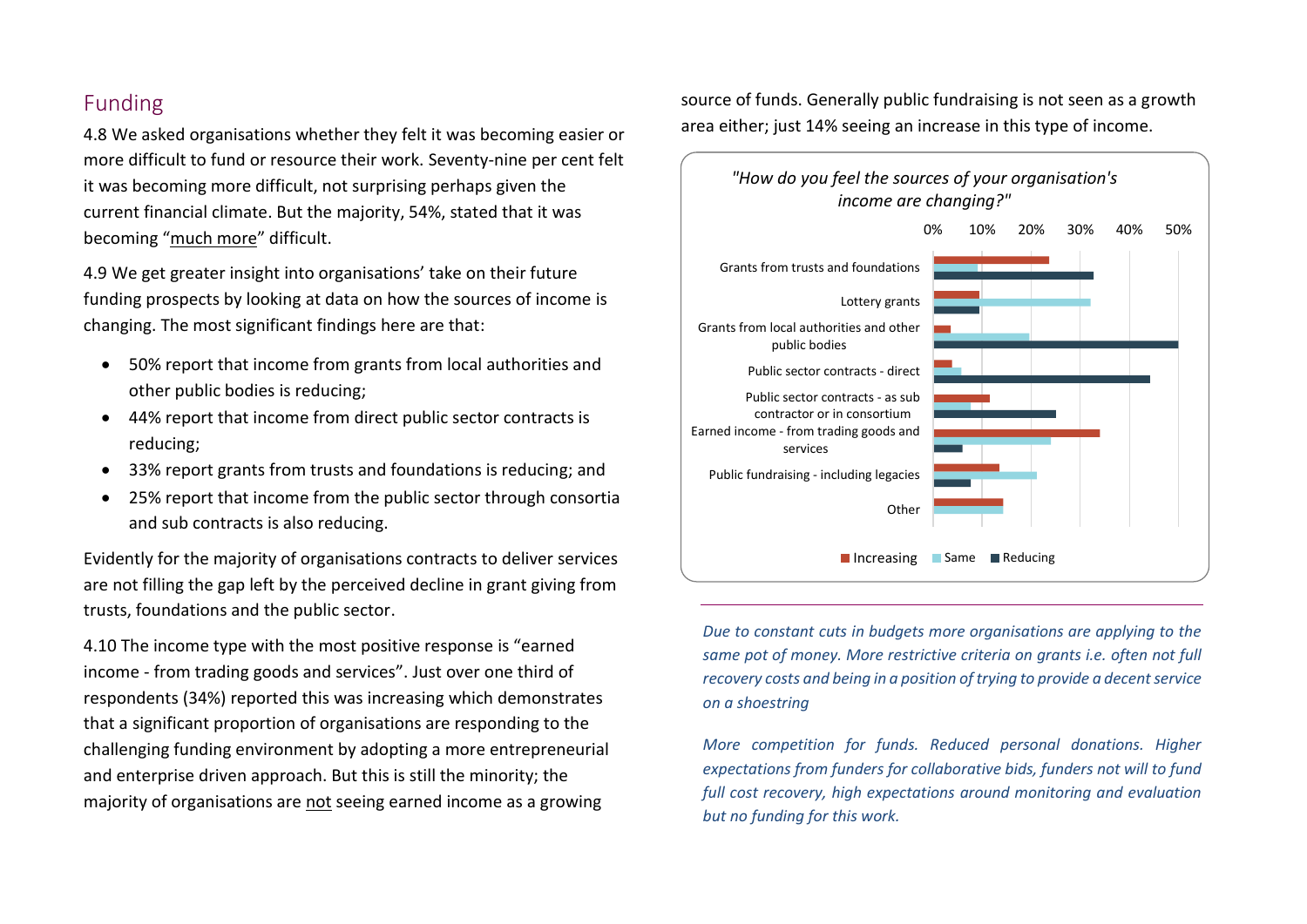*Funders like innovation - whereas we deliver a single service in a way that we know works. We are constantly improving the service but not constantly introducing big new pieces of work.*

#### Support

4.13 It is encouraging that exactly two thirds of organisations report they are getting the support they need, with the remaining third stating only partially (29%) and just 4% stating simply "*no*". Respondents told us that the main reasons they were not getting all the support they need were "*lack of budget*" (62%) and "*services being too costly*" (38%). But finance was not the only reason; service providers "*not sufficiently understanding us*" and "*support not delivered in the way that suits us"* were factors reported by 38% and 29% respectively.

4.14 What support respondents think that they will need in the future illustrates their views on the challenges ahead and on how best to equip their organisation. Those areas of support most likely to be needed over the next two years were:

- Measuring impact and demonstrating social value: 69% likely to need this
- Evaluation of projects and programmes: 58%
- Organisation development, business and strategic planning: 54%
- Engagement with public bodies: 50%
- Developing collaboration and partnerships: 50%

4.15 Interestingly though, 54% of respondents felt that they were unlikely to need support on commissioning and procurement and 48% were unlikely to need support on developing collaboration and partnership.

*We are planning to become less reliant on one main source and have already started to diversify. We now have a fundraising strategy, funded through Big Assist vouchers - the organisation is now more confident about diversifying its income sources.*

*Whilst I think that we currently have the skills within the organisation to cover [listed support needs] to some extent - we may not have the capacity*

*[We need support on] working with and predicting changing trends and dealing with unpredictability and uncertainty*

#### Social Value in practice

4.16 The Public Services (Social Value) Act 2012 was seen as a significant advance in improving commissioning and procurement practice in the public sector. Local authorities, CCGs and other public bodies were now legally required to have regard to social value in commissioning public services. Many in the social purpose sector saw this as playing to their strengths and nudging the emphasis a little away from the financial bottom line. So what is happening in practice?

4.17 Our survey reveals that just one respondent thought that generally (with some exceptions) local authorities and other public bodies have fully implemented the provisions of the Act and do have a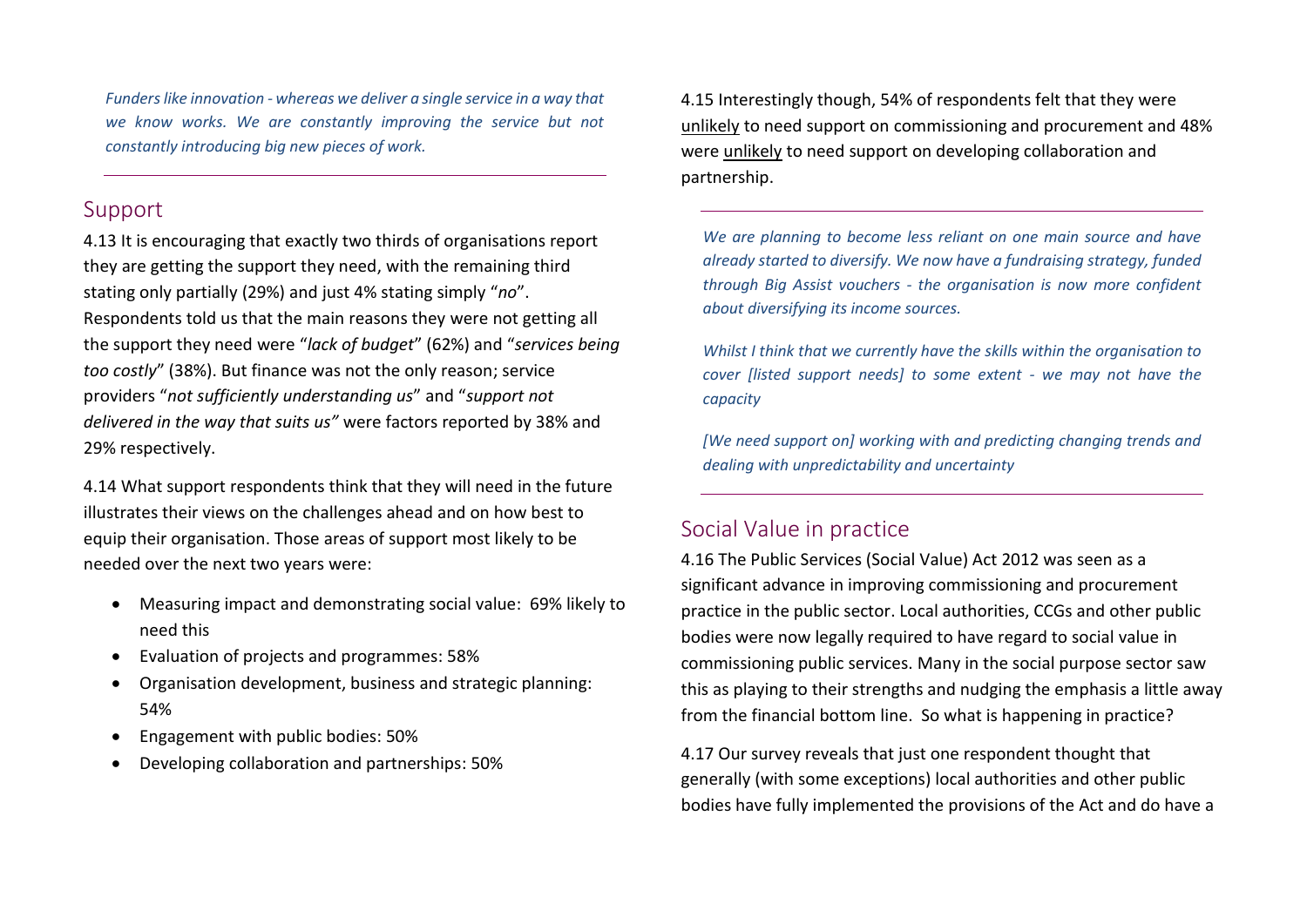clear policy and approach to embedding social value in commissioning and procurement. But most significantly 35% reported that the position was generally no - but with some exceptions and 29% reported a "mixed picture- very variable". Thirty-five per cent didn't know. This is a modest improvement on our 2014 Survey responses when 93% reported that the Social Value Act was not being taken seriously in commissioning and procurement by public bodies.

*"Do you think local authorities and other public bodies have fully implemented the provisions of the Public Services (Social Value) Act and have a clear policy and approach to embedding social value in commissioning and procurement?"*



4.18 The general view however is that many public bodies, possibly the majority, are operating outside the legal requirements of the Act. Given the pressure on finances and the need to maximise value for money in the public sector it is perhaps surprising that public bodies are not using the Act to its full extent – to extract the maximum value it can from providers to achieve outcomes for individuals, communities and their own organisations.

*We deal at a local authority level where there has been a large amount of well thought out, communicated and considered consultation [on social value] however I do not feel that has led to any meaningful change - particularly within the procurement process*

*The answer is an absolute no [on the public sector implementing the Social Value Act] …No evidence of implementation whatsoever across LAs, and health services.*

#### Equipped for change in health and social care

4.19 A high proportion of social purpose organisations are involved in health and social care in some form. But there is major change underway in how the health and social care needs of the population are delivered, resourced and organised, reflected in the NHSE Five Year Forward View and, at local level, in the Sustainability Transformation Plans (STPs). We wanted to know how well equipped the social purpose sector was to respond to the changes in two key areas.

4.19 Firstly, in relation to personalisation, including expanding personal health budgets, direct payments and integrated personal commissioning (IPC), amongst those for whom this issue was relevant one third were "*not well equipped and needed support*" and one third felt "*fairly well equipped but needed more support*". Twenty per cent were well equipped.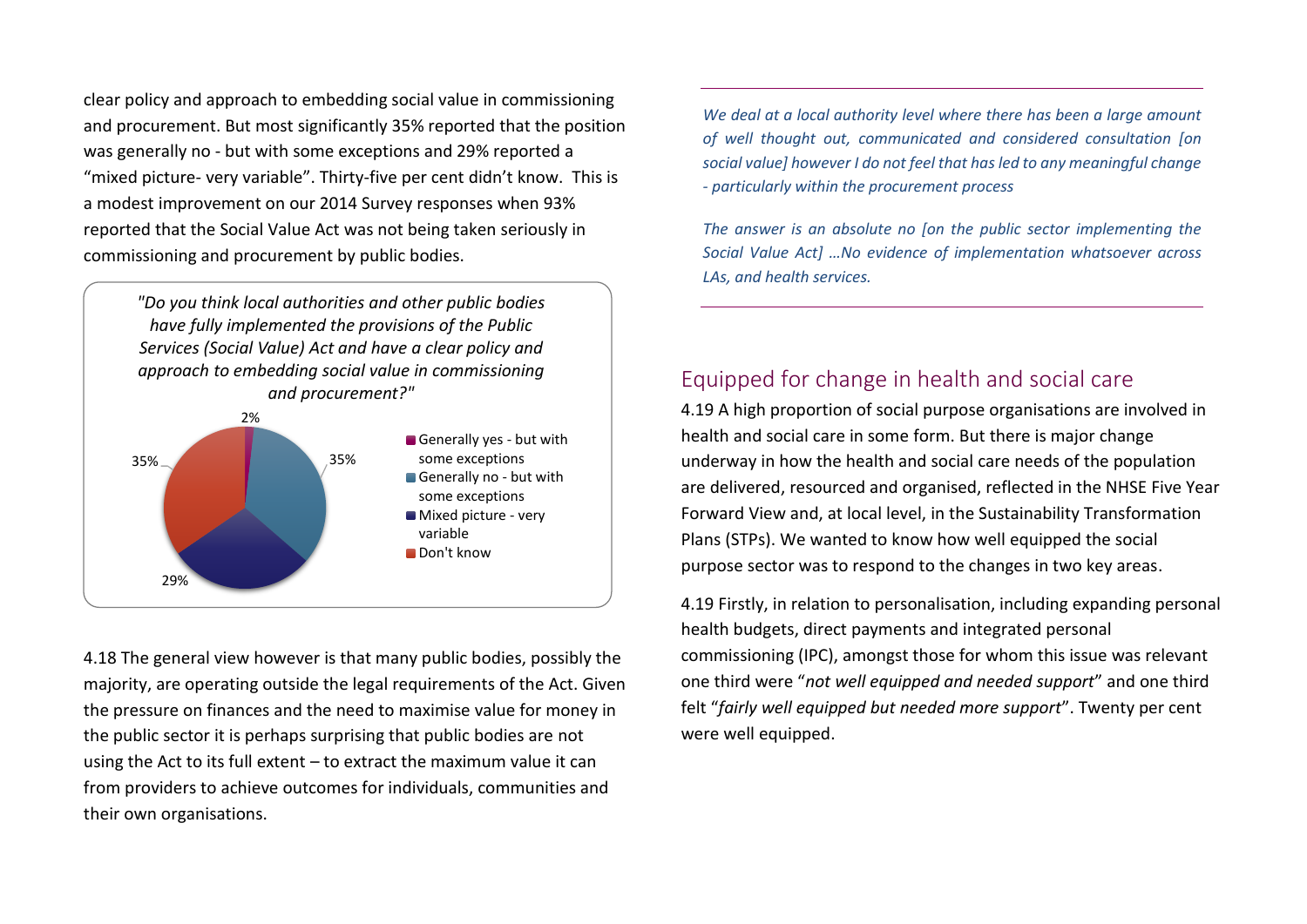4.20 Secondly in relation to social prescribing<sup>1</sup> 25%, for whom this was relevant, felt "*not well equipped and needed support*"; 32% felt "*fairly well equipped but needed support*" and 33% felt "*well equipped*"**.**

4.21 In both areas then the majority of organisations (60-66%) for whom it was relevant, needed support to help equip them for the opportunities ahead. However, the provision of that support is not consistent and rarely explicitly resourced**.**

*We have worked hard to keep ourselves informed [on personalisation] (read up, attended training) but would like more opportunities to discuss the impacts and ways we can improve*

*We provide services that would be useful in some cases but do not know enough to promote these services with individuals*

*Again-this issue [social prescribing] is not being addressed properly at a strategic level-currently lots of individual separate projects which are not joined up*

*We are trying to promote social prescribing ourselves but health professionals don't seem to be able to get to grips with it.*

#### Is the sector engaged?

 $\overline{a}$ 

4.22 Given the crucial importance of STPs in mapping the way ahead for health and social care at local level and the acknowledgement at government and local agency level of the critical role the social purpose sector has to play in delivering their aims and objectives we might expect to see a good level of sector engagement in the STP processes. But our survey tells a different picture.



4.23 Just two of our respondents said they thought the sector had been adequately involved in STPs. One third reported partially - but not good enough and 30% said no not at all. And 33% were not sure. The survey data are supported by our own informal intelligence from working with a range of organisations involved in health and social care. It is a disheartening example of the reality failing to match the rhetoric of government policy, intention and aspiration.

<sup>1</sup> **Social prescribing provides patients, mainly but not exclusively of GPs, with direct personal support and navigation to enable them to access local non-clinical services which could improve their health and wellbeing.**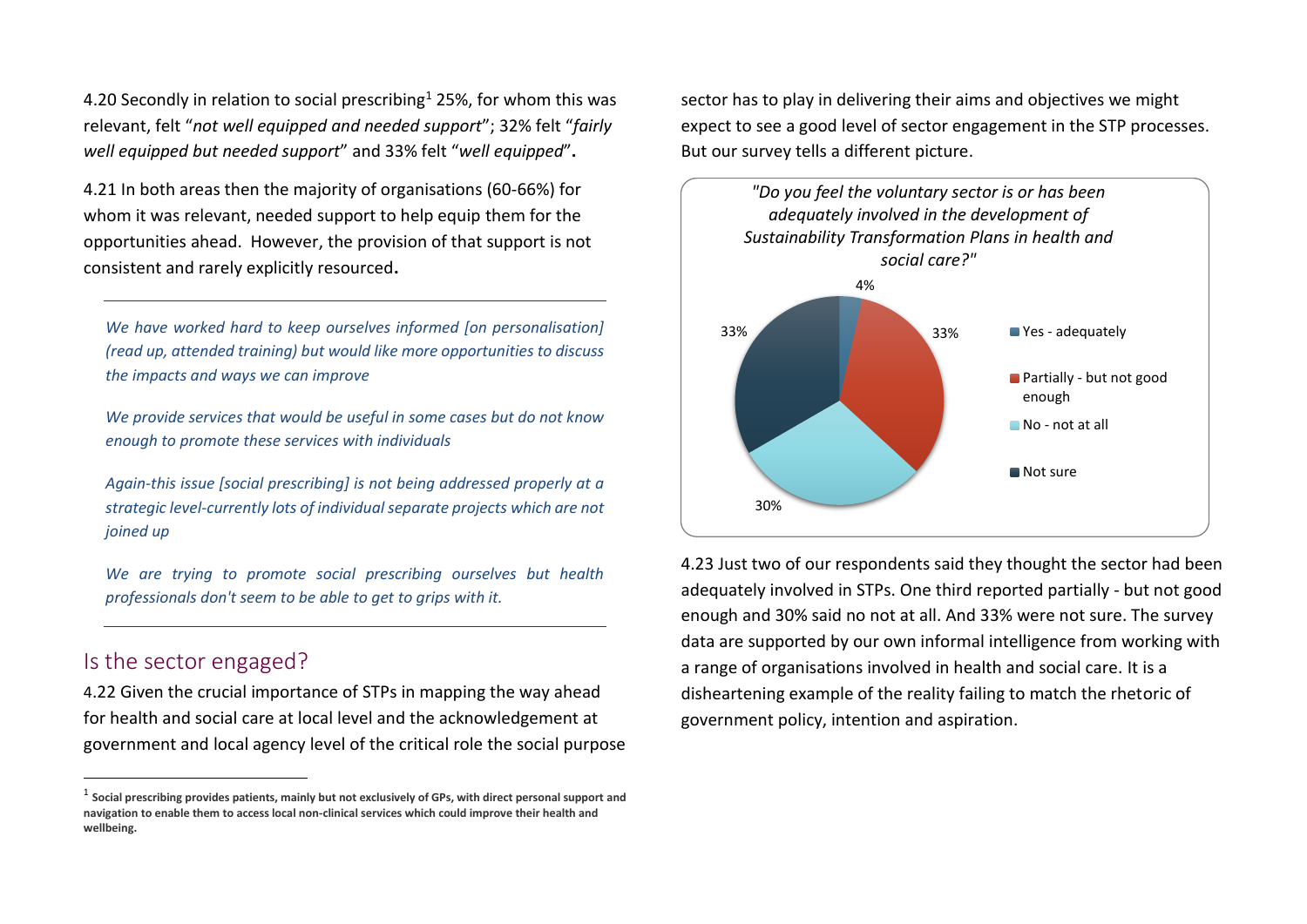4.24 We also asked about the sector's involvement in devolution. The feedback is even more dispiriting on this topic. Just one respondent thought engagement had been adequate. Thirty-nine per cent thought the sector had not been involved at all and a further 18% reported partially but not good enough. Forty-one per cent were not sure. Devolution has the potential to bring about big changes in how local areas and communities are governed, how services are organised and delivered and priorities for investment. Yet the clear message is that in spite of their crucial importance in delivering services and articulating the views of the public and particular communities, voluntary organisations are simply not engaged – a reflection on the leadership of the devolution agenda and perhaps also the capacity and capability of the sector itself.

*We're a key strategic networking partner for a key behaviour fundamental to the prevention, self-care and mental wellbeing and are working hard, but struggling to get any meaningful information or opportunities to engage [in the STP process]*

*Some [public agencies] (e.g. CCGs) need to develop better understanding of VSCE realities and educate VSCE about their context, priorities and language if they are to enable VCSE engagement, which is often claimed to underpin key aspects of their future ability to cope*

*[Public bodies need to] recognise the expertise that VCSE has but also the limited capacity when writing bids and also payment by results is an issue because of cash flow. Grants are better and create a sustainability*

*Very few people have been involved [in devolution discussions] and information is hard to access on how to be involved*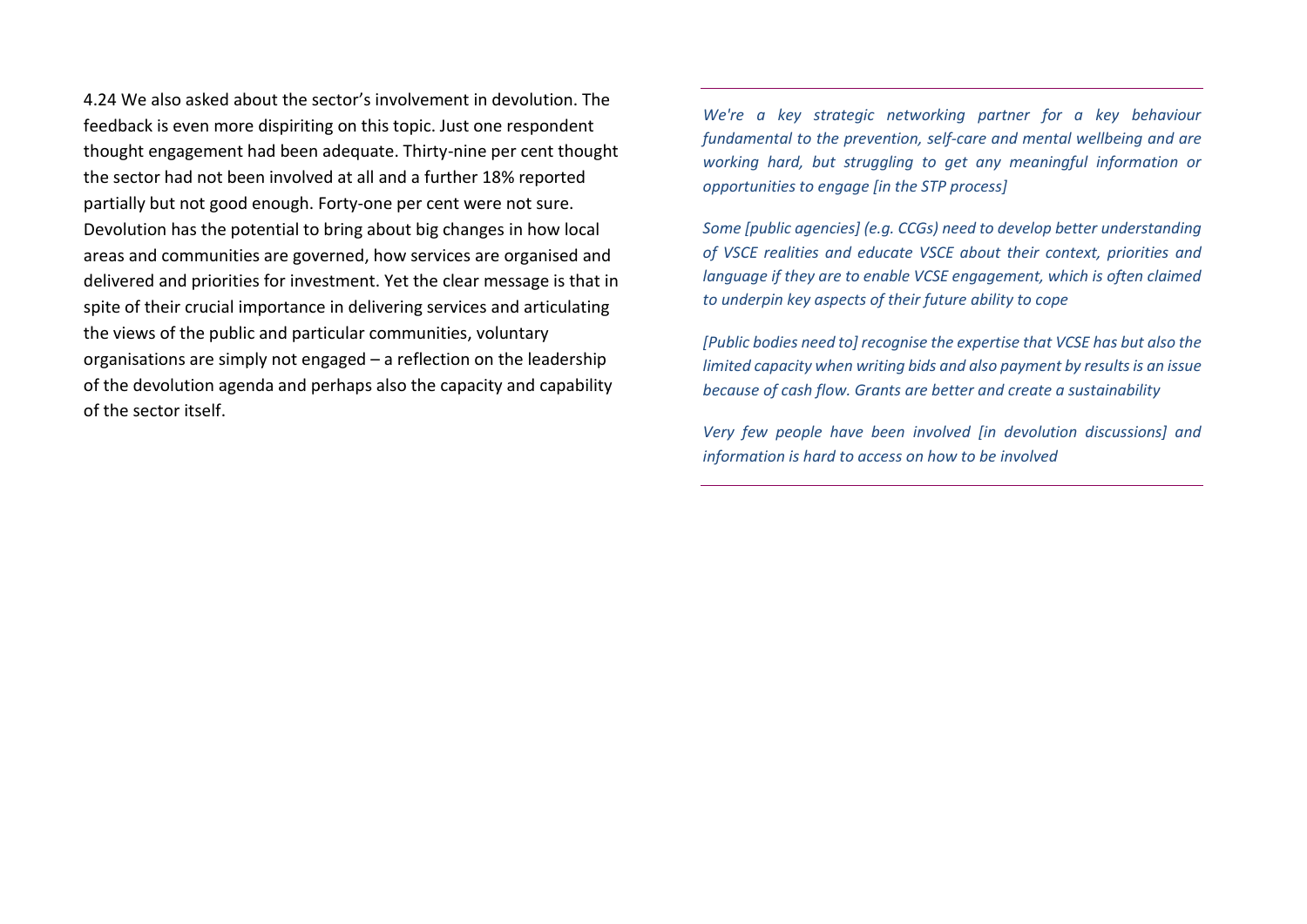## **5 In Conclusion**

5.1 The state of the South West social purpose sector should be of vital interest to government; local authorities, Clinical Commissioning Groups, Local Enterprise Partnerships and other public bodies with strategic and/or commissioning responsibilities and public, private and voluntary agencies that (need to) work with social purpose sector to deliver their mission and achieve good outcomes for individuals and communities. Few question that the work of the social purpose sector, whether formally commissioned and contracted or not, is now critical to improving quality of life and wellbeing and delivering these outcomes efficiently, effectively and with reducing budgets. So all should take heed of our findings and other research into the sector including NCVO's UK Civil Society Almanac 2016 and Local Giving's Local Charity and Community Group Sustainability Report 2016.

5.2 We draw seven overarching conclusions from our research:

- 1) The social purpose sector appears to be divided between organisations apparently thriving and reasonably well equipped and confident about the future and those that are struggling, relatively poorly equipped and fragile. Maybe it was always thus but there now seems to be a much sharper divide between the haves and the have nots.
- 2) There is a substantial cohort of medium size organisations providing crucially important services which are fragile and seriously at risk of closure or making drastic cut backs in services because of their financial vulnerability and lack of resilience.
- 3) The sector is facing a funding squeeze from several directions and for the majority of organisations there is little prospect of reductions in grant and contract income being offset by increases from other sources. Coupled with the general fragility of unrestricted reserves this indicates that the long term sustainability of much of the social purpose sector, and the crucial services it provides, should be a real cause for concern.
- 4) Much more needs to be done to support and equip social purpose organisations to respond to the challenges and opportunities ahead and be better able to help the public sector cope with the unrelenting pressure on their budgets. Our findings show that the market driven approach to sector support is not working for many organisations and access to high quality support – especially for organisations not in receipt of substantial grant funding – needs to be improved.
- 5) Finding ways to help organisations to build and maintain unrestricted reserves at adequate levels should be a high priority for policy-makers, funders and support providers. This could, for example, involve grant funders allowing (even encouraging) recipients to allocate a small percentage of their grant to unrestricted reserves.
- 6) Funders, commissioners and social purpose organisations themselves need to recognise the benefits of modest investment in improving organisational capability, for example in sustainability planning, impact measurement and contract and commission readiness. The Comic Relief Core Strength